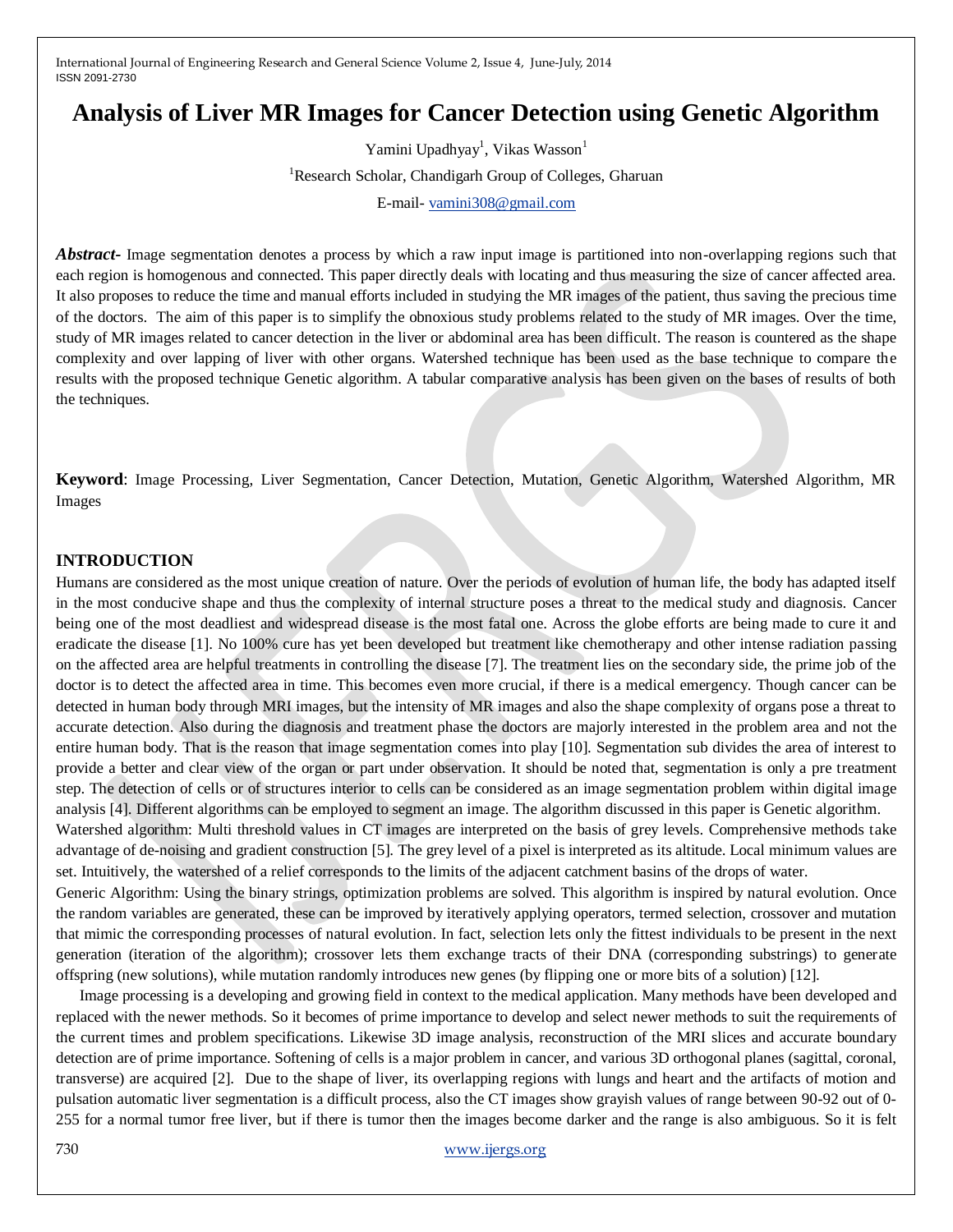that it's high time to design and implement a quick responsive and exact calculative liver segmentation method for medical image analysis, which supports to analyze the benefits and problems of liver transplantation and the treatment method of liver tumors. Magnetic resonance imaging is a far better method than CT scan for the reason of being free of ionizing radiation and also gives a better image of soft tissue in terms of visualization [3].

Genetic algorithm (GA) is a computing model that will result as biological heredity, mutation of evolutionary process in the nature and manifests thoughts through selection, crossover and mutation operators. Its main characteristics are the searching strategy, exchanging of information between individuals in a group. It is particularly appropriate for complex and nonlinear problems which were difficult to be resolved dealing with traditional methods, demonstrates its unique charm in combinatorial optimization, adaptive control, artificial life and other application areas. It is one of the intelligent computing technologies. [1]

In the paper [6] contour based segmentation using Genetic algorithm is discussed. Also manual segmentation of a structure of interest is time-consuming and infeasible in clinical environment is discussed. Genetic algorithms are optimization techniques in which solutions of an optimization problem are encoded as binary strings. Once the first set of random solutions is generated further they can be improved by applying operators such as crossover, mutation and selection iteratively. The selection operator is based on the natural evolution phenomenon that is the survival of the fittest individual. In cross over the offspring are generated by letting the exchange of tracts of the DNA of parents. In mutation operator the new genes are introduced randomly by interchanging one or more bits of a solution. [6]

 In paper [3] liver segmentation stating that a few prevailing segmentation techniques are Region Growing, Threshold based, Level Set method, Statistical model, Active Contour, Clustering algorithm, Histogram Based approach and Gray level methods are discussed. The Region Growing based approach starts with the provision of a small region as a seed point and proceeds with the addition of neighboring pixels. Thresholding based approach is implemented using global thresholding, to select the global threshold value is the main drawback of this method. Level set method adjusts the segmentation using a speed function obtained from a pixel classification algorithm. Model based approach utilizes the statistical shape model and it has the best performance among all the approaches. Histogram based approach is fully automatic segmentation by eliminating neighboring abdominal organs. Gray level based approach starts with a single user-defined pixel seed inside the liver then the mean and the variance of the rectangular neighborhood around the pixel is computed. Clustering based approach combines the K-means and is the simplest unsupervised learning algorithm. [7]

In the paper [18] it is stated that segmentation is based on contour let transform and watershed algorithm. A medical image usually contains a region of interest which holds the important diagnostic information. Due to irregular shapes of human organs, different imaging equipments the medical images have low resolution, low contrast and large noise. The new algorithm contains three steps which are: contour let transformation of original image, obtained low frequency image is divided using watershed algorithm and then reverting the low frequency image into high frequency by using contour-let inverse transform. A watershed is a basin-like landform defined by highpoint and ridgelines that go down into lower elevation and stream valleys. Simple direct projection in vertical and horizontal direction leads into blur edges and loss of information; to overcome this problem contour let inverse transformation is used. [11]

#### **Problem Definition**

The problem defined in the paper is to detect the cancer in the liver and thus to identify its correct location and size. Time required for this detection has been reduced as compared to the base algorithm. A new technique has developed, that can analyze the data set of the patient before its treatment, taking care of the points that manual process of checking data sets is time consuming and not accurate and also the cost is a factor. The problem is based on the tabular form comparative analysis of Watershed algorithm and Genetic algorithm.

 So there is a dire need to design and implement a quick responsive and exact calculative liver segmentation method for medical image analysis that is also cheap.

The major problems that are faced while analysis of the data sets of a patient manually is that

- *The manual segmentation of the liver parenchyma is extremely laborious and time consuming [6].*
- *Existing methods are cost intensive and cost becomes an important factor while treating a patient [7].*
- *Manual analysis is not accurate as compared to a computer based analysis [10].*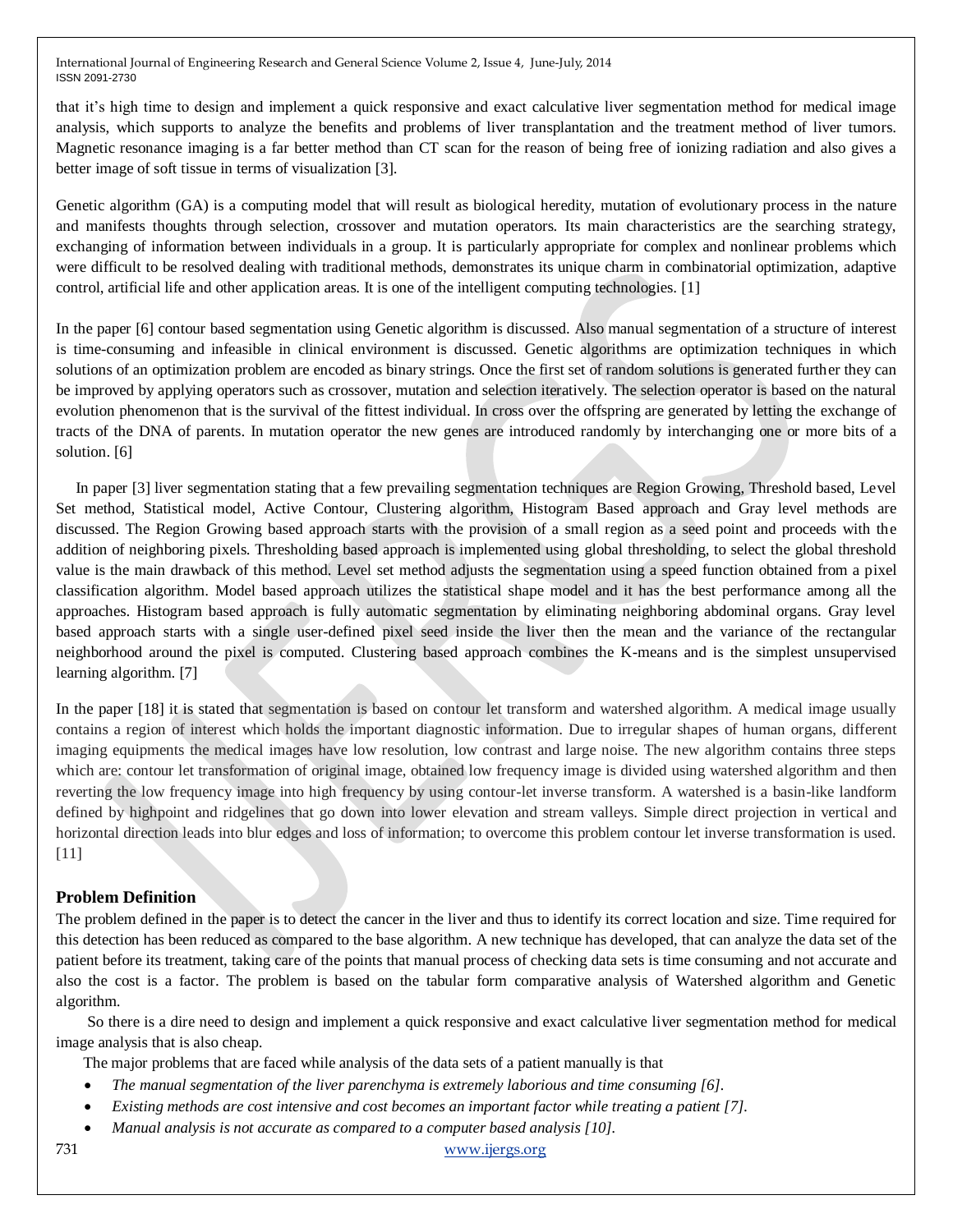*The results are not precise and hence the doctors again have to input time for manual analysis after the computer has performed operation, which again results as loss of time.*

Thus it is vital to sense the root cell in the MRI images for which liver images are segmented [7]. So the problem discussed in this paper is to develop a technique that can analyze the data set of the patient before its treatment, taking care of the points that manual process and other existing methods of checking data sets are time consuming and not accurate and also the cost is a factor.

## **Objectives**

Considering the problem formulated and the objectives of the paper is de-noise the image and find ROI. For checking the data sets of the patient, in case of cancer in liver, its size, volume, and shape; structure of its vessels; and location(s) are important. Hence the objective of this dissertation presents a technique that can be used to de-noise the image and to calculate the region of interest. To achieve this objective it is required to develop a technique that can analyze the data set of the patient before its treatment. The technique proposed is based on GA, for dataset comparison, watershed technique has been used as the base technique. The analysis and comparison is done on the basis of area of tumor, time taken for analysis, no of iterations of genetic algorithm which are fixed in both techniques, pixel difference. The objective thus defines to implement a technique that can analyze the data set and provide results on basis of area of tumor, taking lesser time as compared to the existing technique. The main objective includes:

- *Acquire an image and perform pre-processing, that includes de-noising*
- *Find Region of Interest (ROI) and perform segmentation with algorithm to be proposed.*
- *Compare performance of proposed algorithm with existing technique, on the bases of area of tumor, time taken for analysis and no of iterations of genetic algorithm.*

### **PROPOSED ALGORITHM**

The algorithm is presented as:

The region of interest (ROI) has been selected out of the de-noised image by making the fuzzy coded binary map. The binary map values were selected and their inverse was mixed with de-noised values. These values were then given to an empty matrix, this results as segmented liver images. Out of the selected region of the segmented MRI image, using GA the cancer can be detected.

- *1. Select the image.*
- *2. Generate the random noise in the image*
- *3. Denoise the image using contour based filtering method.*
- *4. Select the desired area.*
- *5. Obtain results by varying iterations.*
- *6. Tabular comparison of results obtained for base and proposed technique.*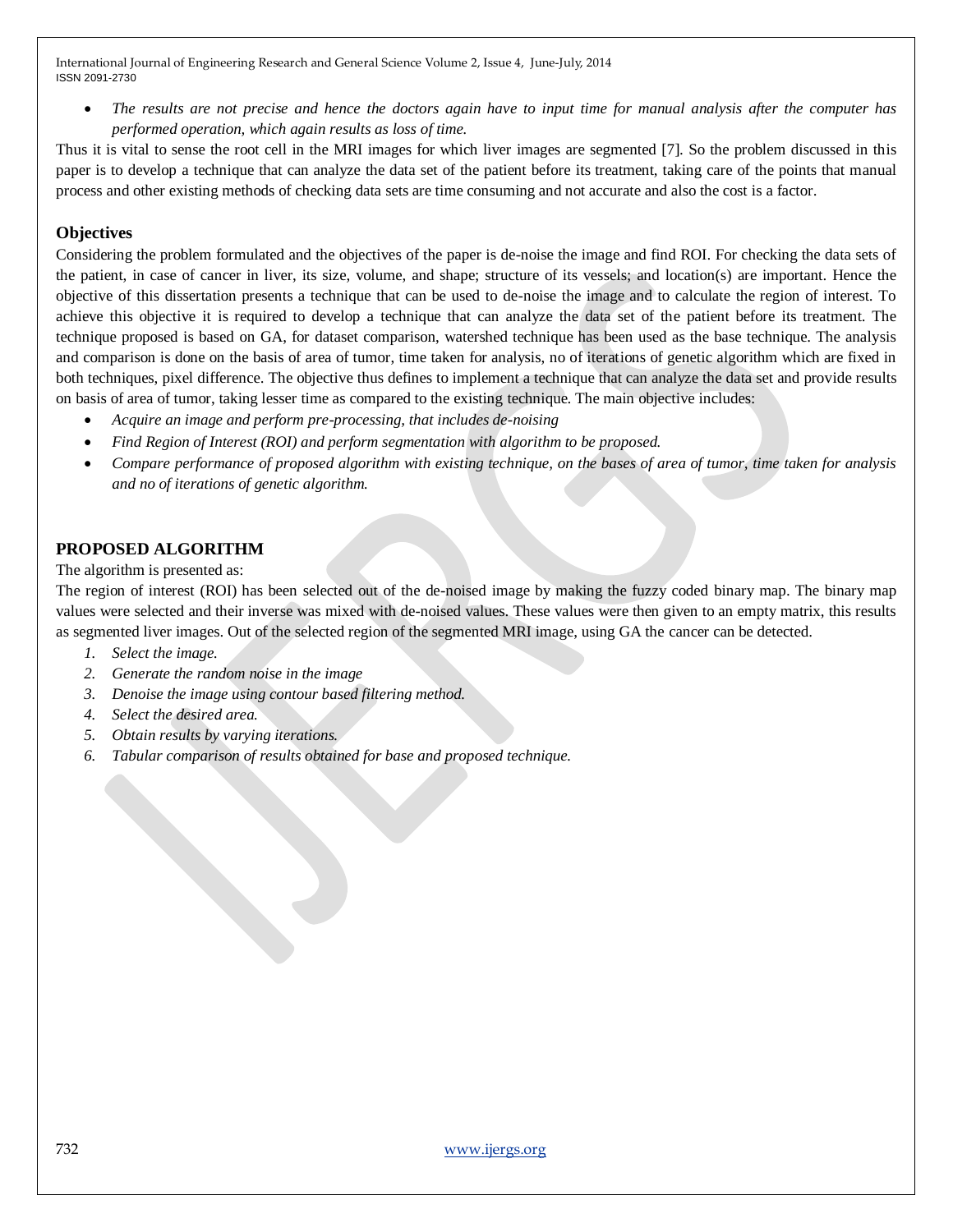

The graphical user interface is shown in Figure 2; it is used to select both the algorithms on the same image. Get the image and add noise to it. De-noise the image using the contour based filtering method so as to remove all the noise from the image. Once the noise is removed the image is available for the further application of the base and the proposed algorithm.

|                           | Get Image                   |                                                            |
|---------------------------|-----------------------------|------------------------------------------------------------|
| Denoising of MRI          |                             | Denoising of MRI                                           |
|                           | <b>GA Level</b>             |                                                            |
| Proposed Algorithm (G.A.) | 100                         | AN ASSAULT TO THE CONTRACTOR<br>Base Algorithm (WATERSHED) |
|                           | Detected Turror Area in mm. |                                                            |
| 0                         | Result                      | Ω                                                          |
|                           | Close                       |                                                            |



Figure 2: Graphical user interface Figure 3: Image selection with and without noise

As the GUI is ready the desired image is selected from the data set and is noised as shown in figure 3, after the application of contour based filtering the noise is removed and the pre processing of the image is done to get the region of interest.

With the removal of noise after using the filters, the base technique Watershed is applied. Figure 4 represents the results of Watershed technique. The results are given on the bases of area, no of iterations, pixel difference and time consumed.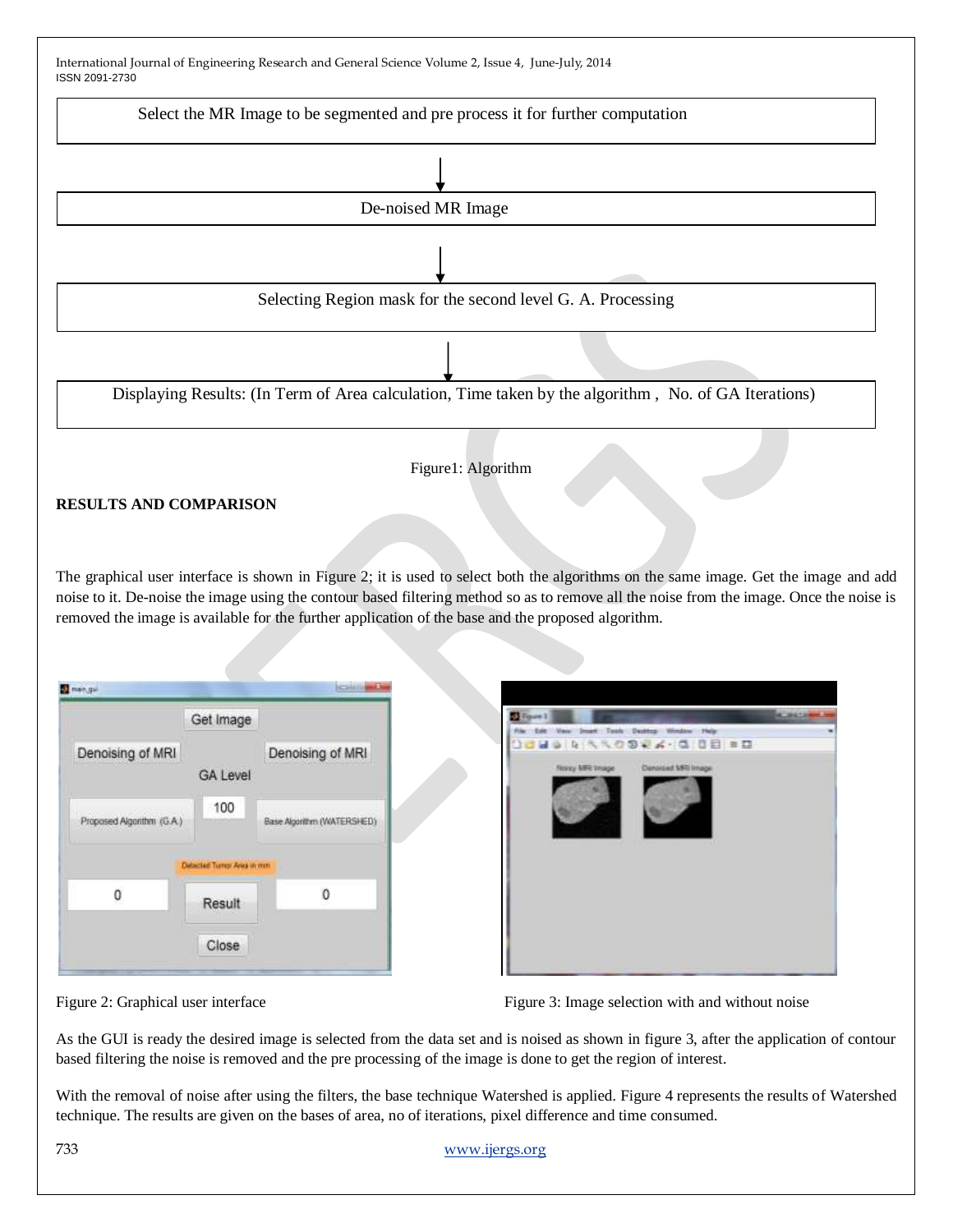



Figure 4: Results with Watershed Technique Figure 5: Results Genetic algorithm



Table 1 represents the results of Watershed technique. For 100 iterations the area calculated was 19.62 sq mm and time consumed was approximately 60 sec and it generated a pixel difference of 1968. Approximately 1minute is consumed to analyze the desired area.

| <b>Technique</b> | <b>Area</b> | No of iterat-ion | <b>Pixel difference</b> | <b>Time</b> |
|------------------|-------------|------------------|-------------------------|-------------|
| Watershed        | 19.62 sq mm | 100              | 1968                    | 59.87 sec   |

Table 1: Results of Watershed technique

Genetic algorithm is applied on the same image and results are obtained for the same parameters. Figure 5 represents the results of Genetic algorithm technique.

| <b>Technique</b>  | Area          | No of iteration | <b>Pixel difference</b> | <b>Time</b> |
|-------------------|---------------|-----------------|-------------------------|-------------|
| Genetic algorithm | $12.87$ sq mm | 100             | 1287                    | 40.59 sec   |

Table 2: Results of Genetic algorithm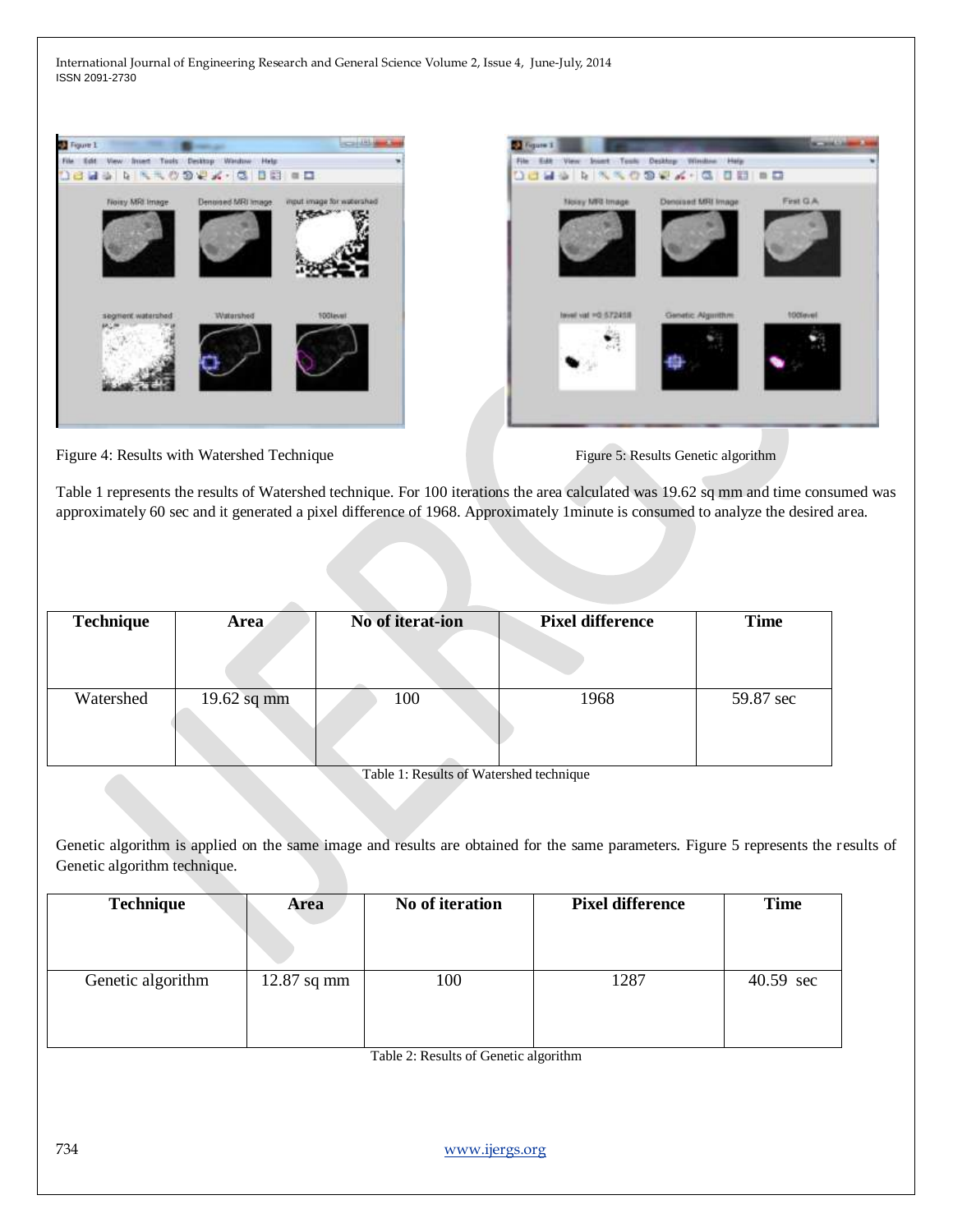Table 2 represents the results of Genetic algorithm. For 100 iterations the area calculated was 12.87 sq mm and time consumed was approximately 40 sec and it generated a pixel difference of 1287. As the smaller area represents that a precise region has been selected, thus better segmentation has taken place in lesser time.

From the results represented in Table 1 and Table 2, a combined tabular form is generated, which is shown in table 3.

| <b>Technique</b>  | Area          | No of itera-tion | <b>Pixel difference</b> | <b>Time</b> |
|-------------------|---------------|------------------|-------------------------|-------------|
|                   |               |                  |                         |             |
| Watershed         | $19.62$ sq mm | 100              | 1968                    | 59.87 sec   |
|                   |               |                  |                         |             |
| Genetic algorithm | $12.87$ sq mm | 100              | 1287                    | 40.59 sec   |
|                   |               |                  |                         |             |

Table 3: Results comparison of Genetic algorithm and Watershed technique

From Table 3 it is clear that in terms of time, area and pixel difference Genetic algorithm provided better results as compare to the base technique, watershed. Genetic algorithm takes lesser time and minutely analyzes the problem area keeping its area small. The results can be varied and improved by varying the number of iteration.

## **CONCLUSION AND FUTURE SCOPE**

#### *A. Conclusions*

In this paper a new automatic segmentation technique for liver cancer detection has been developed. The new proposed strategy introduced is based on Genetic algorithm. From the result and generated analysis it can be concluded that Genetic Algorithm can be considered as a new advance for liver cancer detection. Moreover, results obtained from this work it is clear that current work is able to segment the cancerous region of liver that is quite consistent with the regions identified by doctors. Also by the results presented in tables, it can be observed that the proposed Genetic algorithm based technique performs better than the Watershed in terms of performance measures used.

#### *B. Future Scope*

In the initialization stage experts are required to enter the initial values in order to start the initial contour, the future work associated with current research is to automate this initialization process completely. To develop a program that can compute the area of liver cancer based on 2D segmented boundaries. In addition, development of a similar technique for 3D liver segmentation can be subject for further work.